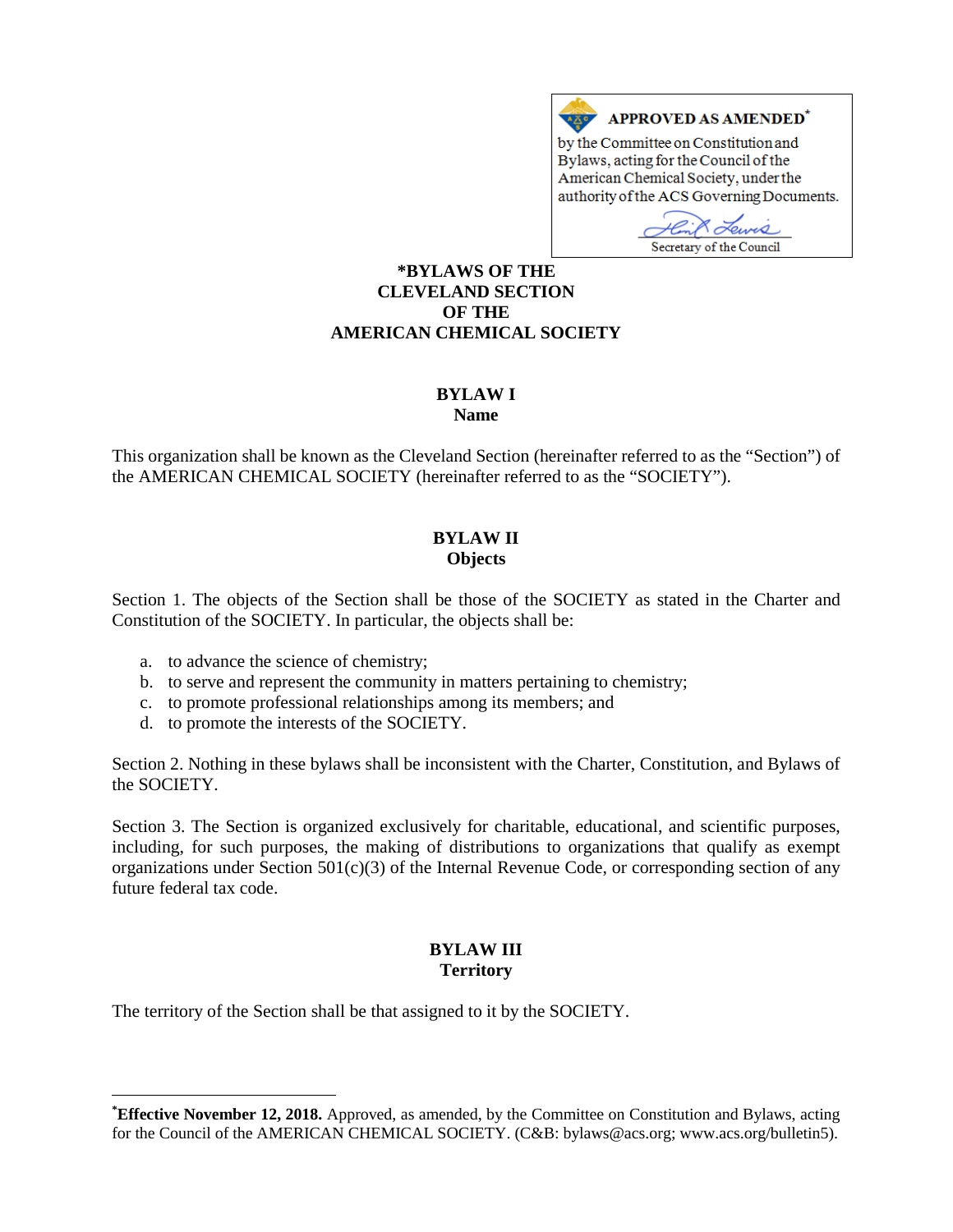# **BYLAW IV Members and Affiliates**

Section 1. The rolls of the Section shall include those MEMBERS and STUDENT MEMBERS (hereinafter collectively referred to as "members") and Society Affiliates of the SOCIETY residing within the territory of the Section provided that any exceptions to this rule shall be made in conformity with the Constitution and Bylaws of the SOCIETY.

Section 2. STUDENT MEMBERS shall be entitled to all privileges of membership except that of holding an elective position of the SOCIETY and the Section. A STUDENT MEMBER may not serve as a Councilor, Alternate Councilor, or the Temporary Substitute Councilor. A STUDENT MEMBER may be appointed as a committee chair.

Section 3. The Section may have Local Section Affiliates as authorized in the Constitution and Bylaws of the SOCIETY. A Local Section Affiliate shall retain affiliate status only so long as payment is made of Local Section Affiliate dues of not less than two dollars (\$2.00) per annum. A Local Section Affiliate may not (1) vote for or hold an elective position, (2) vote on Articles of Incorporation or bylaws, (3) vote for Councilor(s) or Alternate Councilor(s), or (4) serve as a voting member of the Executive Committee. A Local Section Affiliate maybe appointed as a committee chair.

Section 4. Society Affiliates may be assessed dues in the amount specified by the Executive Committee. A Society Affiliate may not (1) vote for or hold any elective position(s), (2) vote on Articles of Incorporation or bylaws of the Section, (3) vote for the Councilor(s) or Alternate Councilor(s),or(4) serve as a voting member of its Executive Committee. A Society Affiliate maybe appointed as a committee chair.

Section 5. Members and affiliates shall have such rights and privileges as accorded to them by the Constitution and Bylaws of the SOCIETY and these bylaws.

## **BYLAW V Officers, Executive Committee, and Councilor(s)**

Section 1. The officers of the Section shall be MEMBERS of the SOCIETY and the Section and shall consist of the Chair, Chair-Elect, Secretary, and Treasurer. The Secretary and Treasurer positions may be held by the same person.

Section 2. The Executive Committee shall be the governing body of the Section and as such shall have full power to conduct, manage, and direct the business and affairs of the Section in accordance with the Constitution and Bylaws of the SOCIETY and these bylaws. The Executive Committee shall consist of the officers of the Section, the Councilor(s), the Alternate Councilor(s), three Directors, three Trustees, and the Immediate Past Chair. The Board of Trustees, as described below, shall be responsible to the Executive Committee. The Directors and members of the Board of Trustees shall be MEMBERS of the SOCIETY and the Section.

Section 3. The Chair and Chair-Elect of the Section shall serve for a term of one year beginning on January 1 or until their successors are elected. At the end of the Chair-Elect's term of office, the Chair-Elect shall succeed to the office of Chair. The Secretary and Treasurer shall serve for a term of two years beginning on January 1 or until their successors are elected; they shall be elected in alternate years, whenever possible, to provide for a rotation of terms. The three Directors and three Trustees shall serve for a term of three years, beginning on January 1, or until their successors are elected; they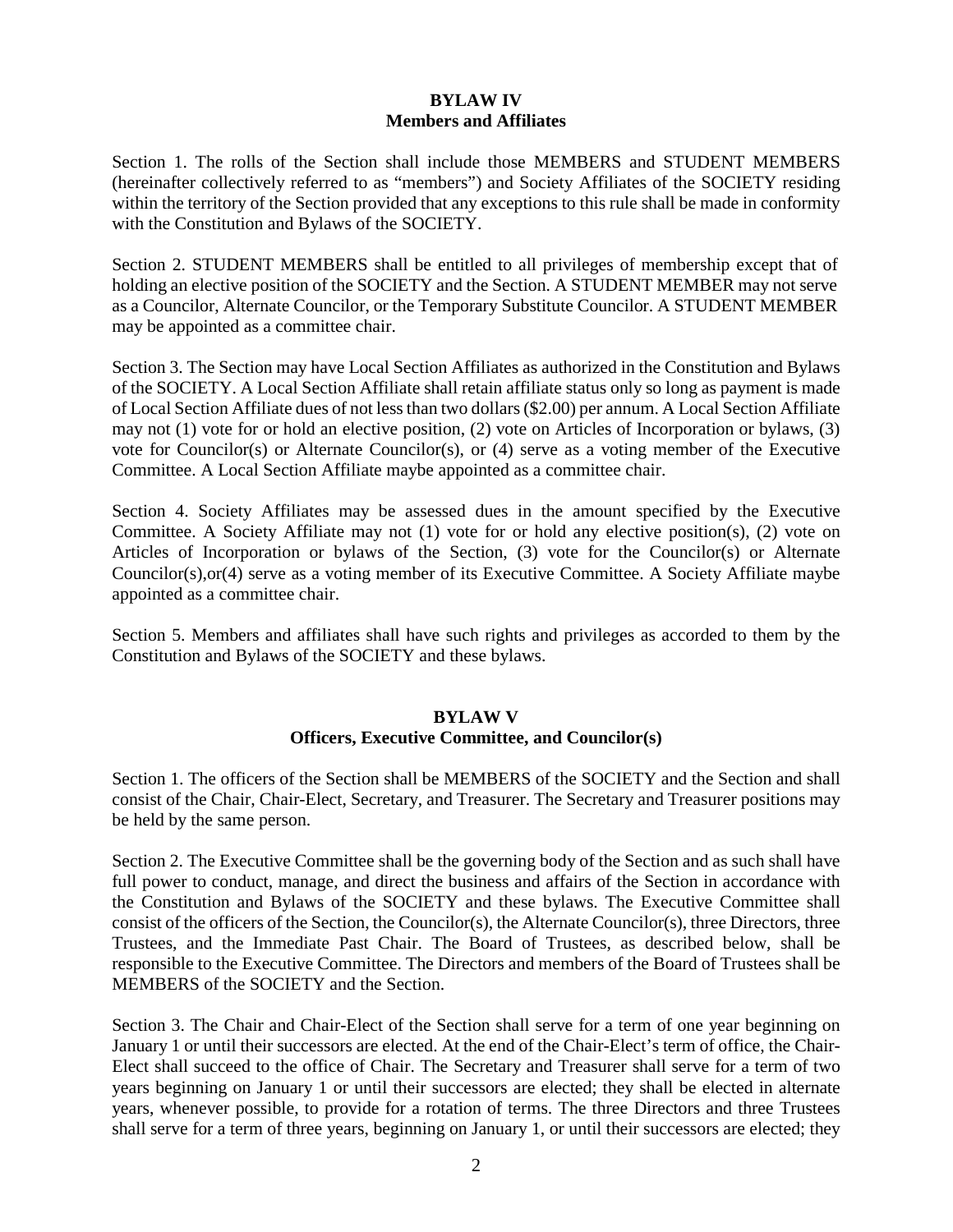shall be elected in separate years, whenever possible, to provide for a rotation of terms. With the exception of the Chair and Chair-Elect, the incumbent of any position is eligible for reelection.

Section 4. The duties of the officers, the Directors, and Trustees shall be such as usually pertain to their offices, together with those required by these bylaws and by the Constitution and Bylaws of the SOCIETY, and such other duties as may be assigned to them from time to time by the Executive **Committee** 

- a. The duties of the Chair shall be to preside at meetings of the Executive Committee, to carry into effect the decisions and recommendations of that Committee, to preside at meetings of the Section to conduct governance business, to appoint, with the approval of the Executive Committee, all committee chairs except as stated elsewhere in these bylaws, and to carry out the duties required by the Constitution and Bylaws of the SOCIETY.
- b. The duties of the Chair-Elect shall be to assist the Chair with the direction and management of the Section. In the absence of the Chair, the duties of the office shall devolve upon the Chair-Elect. The Chair-Elect shall be Chair of the Program Committee.
- c. The duties of the Secretary shall be to keep a record of the minutes of the meetings of the Section and of the Executive Committee, to maintain a list of members and affiliates, to send to members and affiliates such notices as the business of the Section may require, to submit a report to the Section at its annual meeting, and to carry out the duties required by the Constitution and Bylaws of the SOCIETY and elsewhere in these bylaws. The Secretary shall preside over meetings in the absence of both the Chair and Chair-Elect.
- d. With the exception of the Permanent Trust Fund, the Treasurer shall have charge of the funds of the Section, keep an accurate record of all receipts and disbursements, receive dues, and make those disbursements approved by the Executive Committee. The Treasurer shall render an account of all transactions and of the financial condition of the Section to the Executive Committee at times set by the Executive Committee, and shall submit such reports as are required by the Constitution and Bylaws of the SOCIETY. The Treasurer of the Section shall be an ex-officio member of the Budget Committee.
- e. The duties of the Directors shall include bringing before the Executive Committee such items of concern to members of the Section that have been brought to their attention, as well as any duties assigned by the Executive Committee.
- f. The Immediate Past-Chair shall serve as Chair of the Nomination Committee and shall oversee the next election as described elsewhere in these bylaws. The Immediate Past Chair shall also prepare the Section's annual report for approval by the Executive Committee.

## Section 5. Board of Trustees

- a. The Board of Trustees shall consist of three members elected by the Section; the Trustees shall be MEMBERS of the Section as described elsewhere in these bylaws. One Trustee shall be elected at each annual election. The Board of Trustees shall elect a Chair from among its own membership.
- b. The Board of Trustees shall administer the Permanent Trust Fund as described below.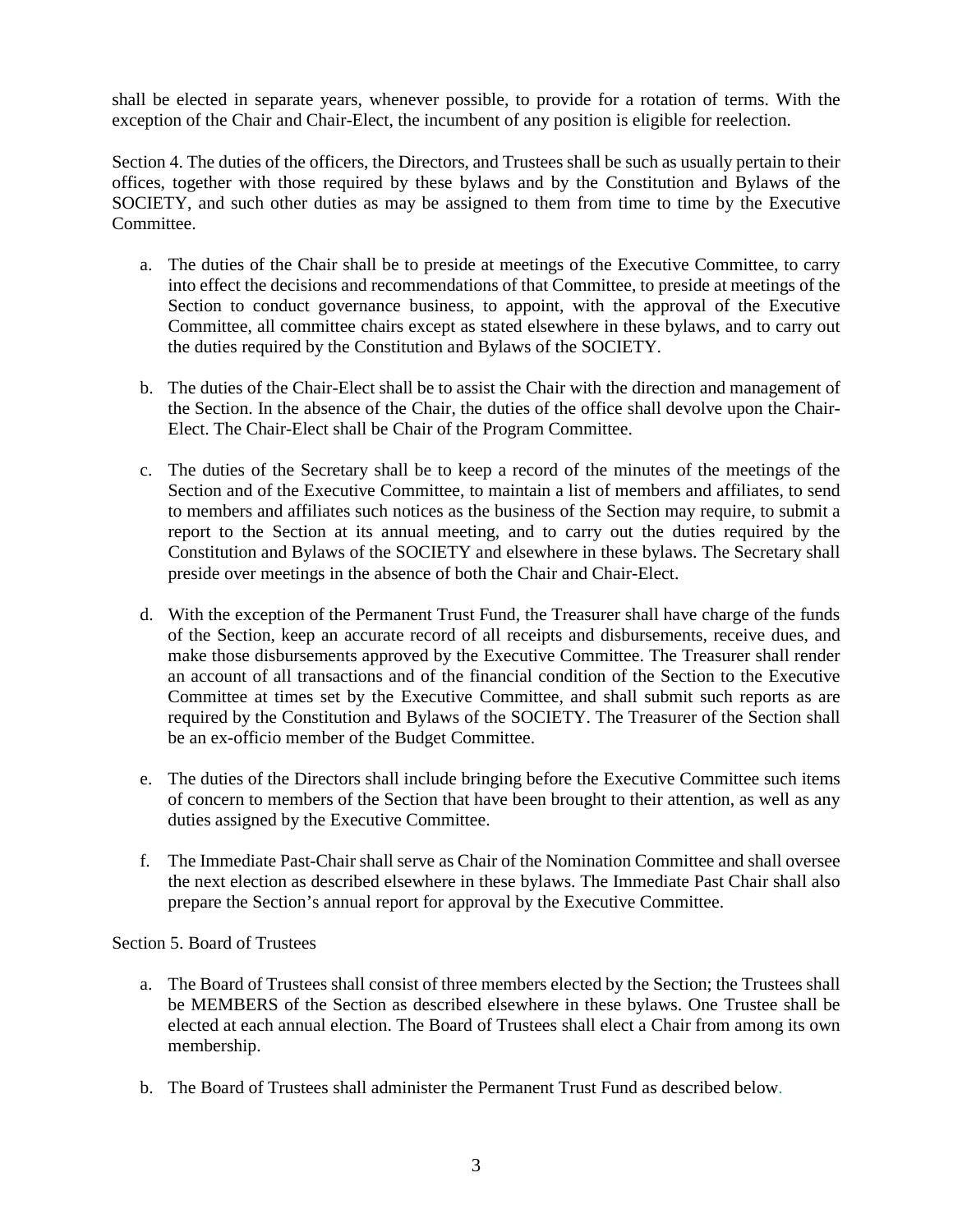- c. The Board of Trustees shall invest the Permanent Trust Fund in revenue producing investments broadly classed as Trust Investments.
- d. All securities and monies of the Permanent Trust Fund and income therefrom shall be held in trust in such form and accounts as determined by the Board of Trustees. Said accounts shall be in the name of the "Board of Trustees, Cleveland Section, AMERICAN CHEMICAL SOCIETY".
- e. All financial transactions of the Board of Trustees, such as the buying and selling of securities representing the Permanent Trust Fund, shall have the written approval of at least two members of the Board of Trustees. The Chair of this Board shall execute all transactions in a manner approved by the Board.
- f. The Board of Trustees shall make an annual report to the Executive Committee no later than February 1.
- g. The Trustees shall furnish to the Section such bond as may be required by the Executive Committee to guarantee the faithful performance of the above duties, the expense of the bond to be borne by the Section.

Section 6. Vacancies

- a. In the event of a vacancy in the office of Chair, the Chair-Elect shall assume the duties of Chair for the remainder of the term. In such case, the Chair-Elect moving into the position of Chair shall also hold that position during the normal term as Chair as part of the leadership transition.
- b. All other vacancies, except for Councilor(s) and Alternate Councilor(s), shall be filled by majority vote of the Executive Committee through interim appointment for the period up to the next annual election. At that time, the procedures for election as outlined in the bylaws of the Section shall be followed.
- c. An interim appointee to the vacated office of Chair-Elect shall not automatically succeed to the office of Chair. At the next election, both a Chair and a Chair-Elect shall be elected.

Section 7. Councilor(s), Alternate Councilor(s), and Temporary Substitute Councilor

- a. The Section shall have Councilor(s) and Alternate Councilor(s) as provided in the Constitution and Bylaws of the SOCIETY. The Section's Councilor(s) and Alternate Councilor(s) shall carry out those duties assigned to them by the Constitution and Bylaws of the SOCIETY. In particular, the Councilor(s) (or Alternate Councilor(s) or Temporary Substitute Councilor if so designated to serve in place of the Councilor for a particular meeting), shall attend meetings of the Council of the SOCIETY and represent the Section at such meetings.
- b. Councilor(s) and Alternate Councilor(s) shall be elected by ballot from among the MEMBERS for three-year terms beginning January 1. Reelection is permissible. Councilor(s) shall be elected in separate years, whenever possible, to provide for a rotation of terms in accordance with the Constitution of the SOCIETY. A partial term of one or two years shall be used whenever necessary to establish or to restore rotation of three-year terms provided that the Councilor and/or Alternate Councilor agree to the partial term before the election.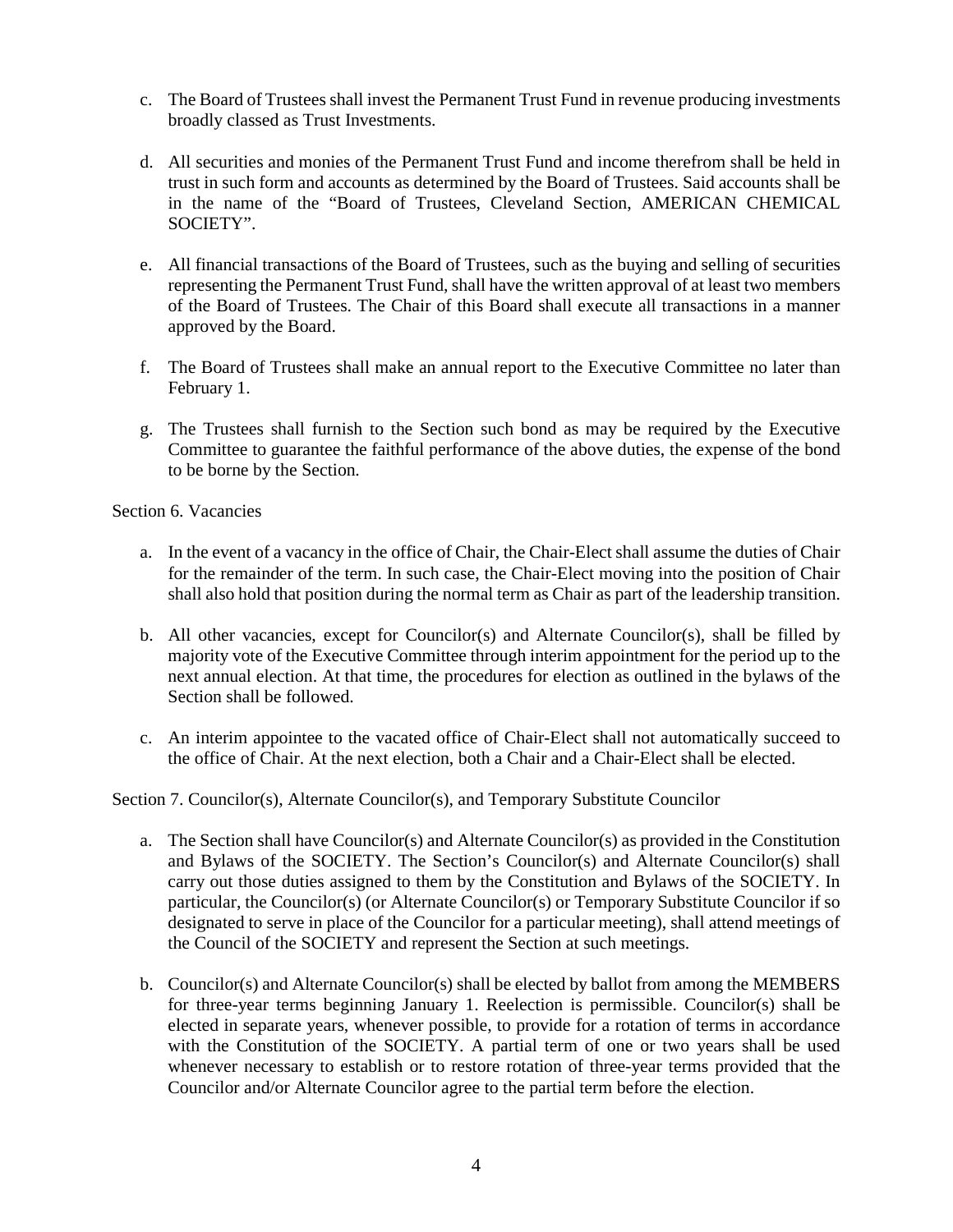- c. In the event that a Councilor is unable to attend a specified meeting of the Council of the SOCIETY, the Chair of the Section shall appoint one of the Alternate Councilor(s) to serve as Councilor at the specified meeting. Such appointment of an Alternate Councilor shall be for only one meeting.
- d. If every Councilor and Alternate Councilor of the Section will be absent from a Council meeting, thus leaving the Section without representation at such meeting, the Executive Committee may designate one MEMBER of the Section as a Temporary Substitute Councilor in accordance with the Bylaws of the SOCIETY.
- e. The Executive Committee shall designate one or more Councilor(s) to be disqualified under the SOCIETY's Bylaw provisions for reallocation of Councilor(s) among the Sections.
- f. Any vacancy in the position of Councilor or Alternate Councilor shall be filled for the remainder of the unexpired term at the time of the next annual election. The vacancy may be filled until the next annual election by appointment by the Executive Committee.

#### **BYLAW VI Manner of Election**

Section 1. The election of officers, Directors, and Trustees shall be conducted either by a ballot distributed to the members of the Section in accordance with the Bylaws of the SOCIETY and these bylaws, or at a regular meeting of the Section provided there is a quorum present as described elsewhere in these bylaws. Local Section Affiliates and Society Affiliates may not vote for any elective position(s) of the Section. Councilor(s) and Alternate Councilor(s) shall be elected by a ballot distributed to all members of the Section; affiliates may not vote for Councilor(s) and Alternate Councilor(s).

Section 2. In September of each year, the Nomination Committee shall report to the membership its nominations for each office to be filled. Prior to October 15, any member of the Section may, in writing or from the floor at a meeting to conduct governance business, nominate additional candidates for office, provided that the candidates are MEMBERS of the Section, and MEMBERS for Councilor(s) and Alternate Councilor(s), as required elsewhere in these bylaws, if the nomination is seconded by another member. Nominations so made shall be equally valid as those from the Nomination Committee. All candidates nominated shall have indicated willingness to serve if elected.

Section 3. When a ballot is used, the candidates for each office and for Councilor(s)/Alternate Councilor(s) shall be listed in alphabetical order on a ballot to be distributed by November 1, only to eligible voters. The ballot shall provide for a write-in candidate for each position to be filled. A paper ballot shall be provided to any eligible voter who requests it.

Section 4. The ballots shall be tabulated and validated not later than November 15. Except as noted below, the candidate for each position receiving the largest number of votes shall be declared elected. In case of a tie vote for any position, the Executive Committee, by ballot, shall elect from among the candidates who share the tie vote; the candidate receiving the largest number of votes shall be declared elected.

Section 5. The results shall be announced by the Section Chair or his or her designee as soon as possible after the election, and also published in the Section's newsletter and/or on the Section's website soon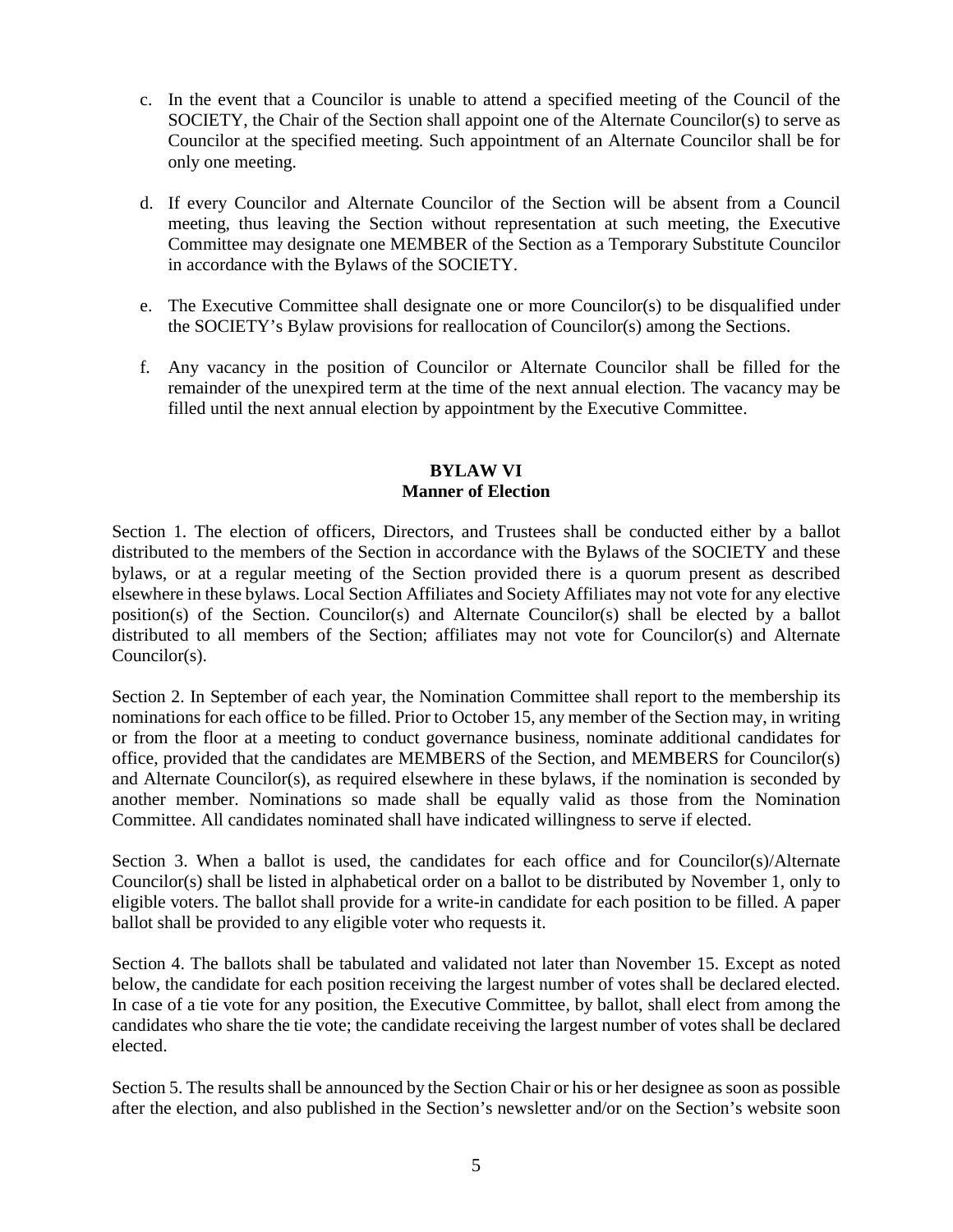thereafter. The results shall be certified to the Executive Director of the SOCIETY not later than December 1.

Section 6. In accordance with the SOCIETY's Bylaws, balloting procedures should ensure fair balloting that is open to all eligible members, protection against fraudulent balloting, and the timely reporting and archiving of balloting results.

#### **BYLAW VII Recall of Elected Officials**

Section 1. The elected officials of the Section (officers and elected Executive Committee members, except Councilor(s) and Alternate Councilor(s)) are subject to recall for neglect of duties or conduct injurious to the SOCIETY. Recall procedures are not applicable to Councilor(s) and Alternate Councilor(s).

Section 2. The recall of an official shall be initiated when a signed petition, indicating in writing the specific charges and reasonable substantiating evidence, is submitted to the Chair from at least five members of the Section. In the event the Chair is the official in question, the Chair-Elect shall receive the petition and shall assume the duties of the Chair with respect to this issue until the issue is resolved.

Section 3. The Chair shall, without delay, determine that the petitioners are aware of the gravity of their actions and the procedures to be followed. The Chair shall seek an alternate resolution to the problem and a withdrawal of the petition at this time. In the absence of a resolution to the problem, the Chair shall notify the members of the Executive Committee and call a special meeting within thirty days.

- a. The Executive Committee shall promptly continue the recall process or dismiss the petition as ill-founded or find an alternative solution to the problem. The Chair shall promptly inform the petitioners and the official in question of the decision of the Executive Committee. If no contact with that official can be made after a reasonable effort, the Executive Committee may remove the official in question with a two-thirds (2/3) vote of the remaining members.
- b. If the proceedings continue:
	- (1) The Chair shall assign the duties of the official to another qualified MEMBER of the Section, as required elsewhere in these bylaws, until the issue is resolved.
	- (2) The official shall be offered an opportunity to answer the allegations in the petition before the Executive Committee. A certified letter shall be sent to the last known address on the official SOCIETY membership roll. Upon notification, the official shall have thirty days to make a written response to the allegations.
	- (3) The Executive Committee shall decide whether or not to proceed after studying the official's response. The Chair shall inform the official and the petitioners of the decision of the Executive Committee. If the Executive Committee decides that the proceedings shall continue, the official shall choose one of the following options:
		- (a) The official may resign.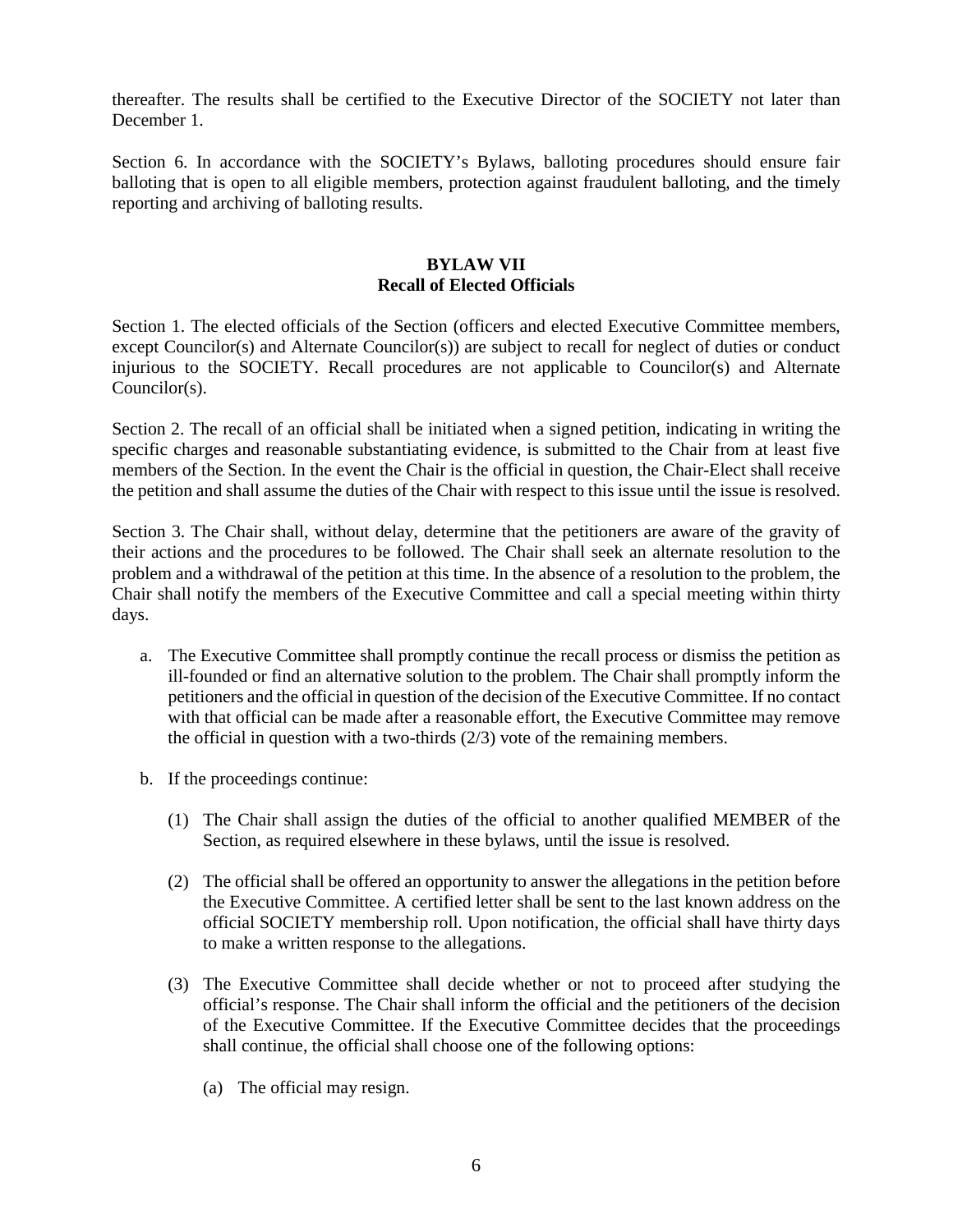- (b) The official may request a recall vote. Section members shall be informed, through brief written statements prepared by the Executive Committee and the official, of the issues involved with the recall vote. Both statements shall be distributed to the members with the ballot. A paper ballot shall be provided to any member who requests it. At least two-thirds  $(2/3)$  of the votes cast shall be required for the official to be removed from office. The membership shall be informed of the results of the recall vote.
- (c) The official may request a hearing and a recall vote by the remaining members of the Executive Committee. At least a two-thirds (2/3) vote of the remaining members of the Executive Committee shall be required to recall the official.
- (d) The official may choose not to respond and thus forfeit the position.

Section 4. The vacancy provisions of these bylaws shall be used to fill a vacancy caused by a recall process. The Executive Director of the SOCIETY shall be informed of the recall and the filling of the vacancy.

#### **BYLAW VIII Committees**

Section 1. The Executive Committee shall establish committees as necessary for the proper operation of the Section. All committee members shall be members and/or affiliates of the SOCIETY and the Section.

Section 2. The Section shall have the following standing committees: (1) Archives; (2) Awards; (3) Budget; (4) Membership; (5) Nomination; and (6) Program. In addition to the following, the Executive Committee may assign duties to the committees.

- a. The Chair-Elect of the Section shall be Chair of the Program Committee as mentioned elsewhere in these bylaws. In consultation with the Executive Committee, the Program Committee shall arrange for speakers for the Section's monthly meetings for the program year that begins September 1 of the Chair-Elect's term and ends May 31 of the following year.
- b. Except as noted elsewhere in these bylaws, the committee chairs may appoint their committee members.
- c. The Budget Committee shall prepare an estimate of the probable expenditures of the Section's funds, other than the funds of the Permanent Trust Fund, for the fiscal year. The Budget Committee shall prepare a budget for the year and shall submit this budget to the Executive Committee in January for approval.

Section 3. The chair of each committee shall submit a written report to the Chair of the Section by December 31, covering the activities of the committee for the year. This report will be used in preparing the annual report to the SOCIETY. The annual report shall be submitted to the Council Committee on Local Section Activities through the Executive Director of the SOCIETY not later than February 15. A copy of the annual report shall be placed on file in the Section' Archives.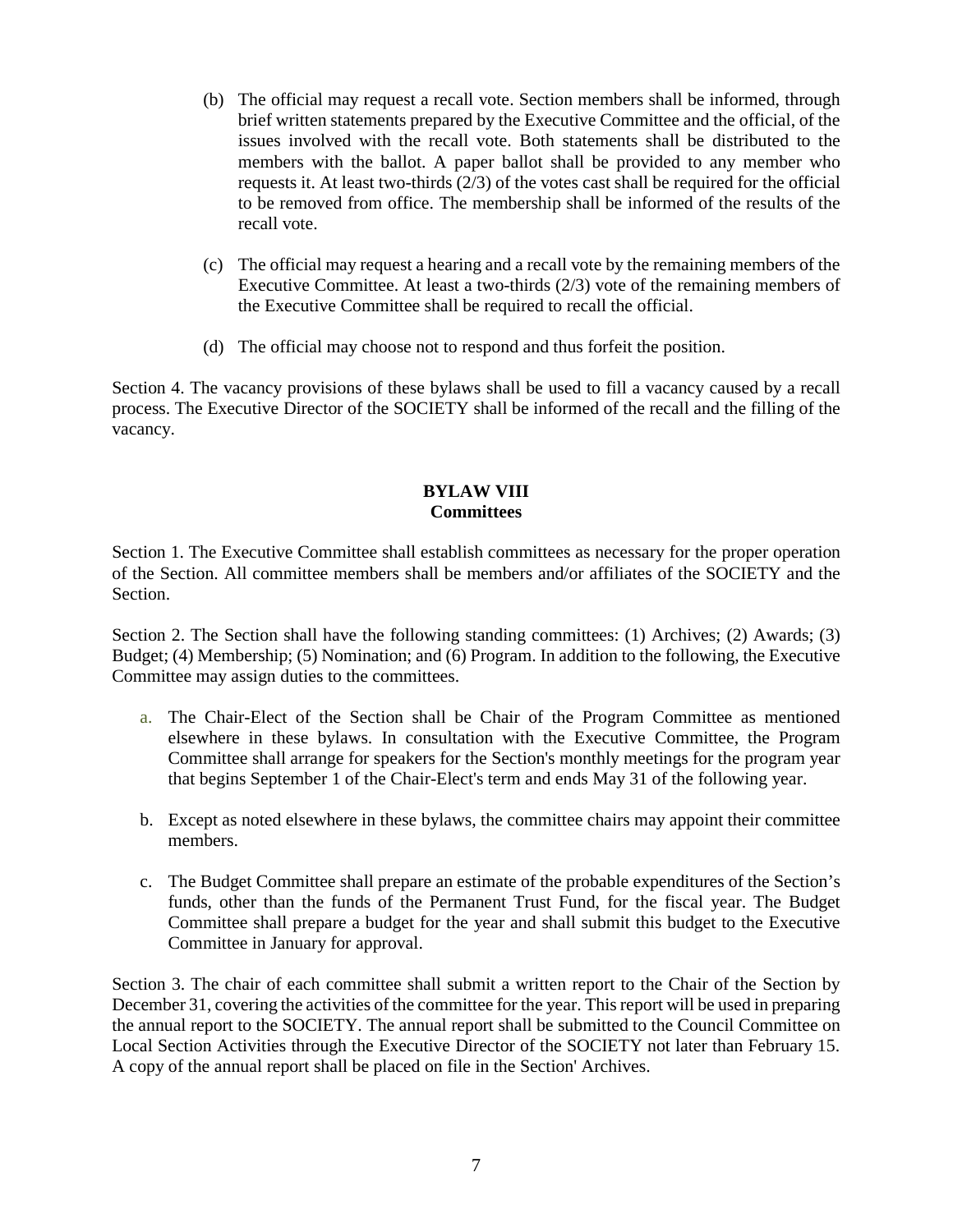# **BYLAW IX Meetings**

Section 1. The Chair shall designate the times and places of the Section's meetings as it finds necessary or desirable for the proper functioning of the Section. The Section shall hold at least one meeting annually to conduct governance business; however, this requirement may be modified by the Executive **Committee** 

Section 2. The Chair shall set the order of business for meetings of the Section to conduct governance business. The order of business may be suspended by a majority vote of the members present.

Section 3. The Section may hold special meetings to conduct governance business upon the written request of a majority of the Executive Committee or upon the written request of 15 members of the Section. To be valid, such request shall be received by the Secretary at least ten days before the date requested for the meeting and shall state the exact nature of the business to be transacted. No other business shall transpire at such meetings.

Section 4. Meetings of the Executive Committee and meetings of the Section to conduct governance business, with the approval of the Executive Committee, may be held by means of electronic communications technology that permits those in attendance to read or hear the proceedings substantially concurrently with their occurrence, to vote on matters submitted, to pose questions, and to make comments.

Section 5. The Executive Committee shall meet upon due notice either at the call of the Chair or upon request of a majority of its members. A quorum for an Executive Committee meeting shall consist of a majority of the voting members of the Committee. In the absence of a quorum, called meetings of the Executive Committee shall adjourn to a specific date.

Section 6. Due notice of the Section's meetings, not including committee meetings, shall be sent to each member and affiliate of the Section. A quorum for the transaction of governance business at such a Section meeting shall consist of 15 members of the Section. No governance business shall be conducted in the absence of a quorum.

Section 7. The fee for registration at any special meeting shall be decided by the Executive Committee in accordance with the Constitution of the SOCIETY.

Section 8. The most recent edition of *Robert's Rules of Order Newly Revised* shall be the parliamentary authority for all matters not covered in these bylaws or in the SOCIETY's documents.

## **BYLAW X Finances**

Section 1.

- a. Members of the Section may be assessed voluntary Local Section dues in an amount set by the Executive Committee. The Executive Committee shall have the option to waive or discount dues for STUDENT MEMBERS and for others as provided in the SOCIETY's Bylaws for waived or discounted dues.
- b. Society Affiliates may be assessed annual dues in an amount set by the Executive Committee.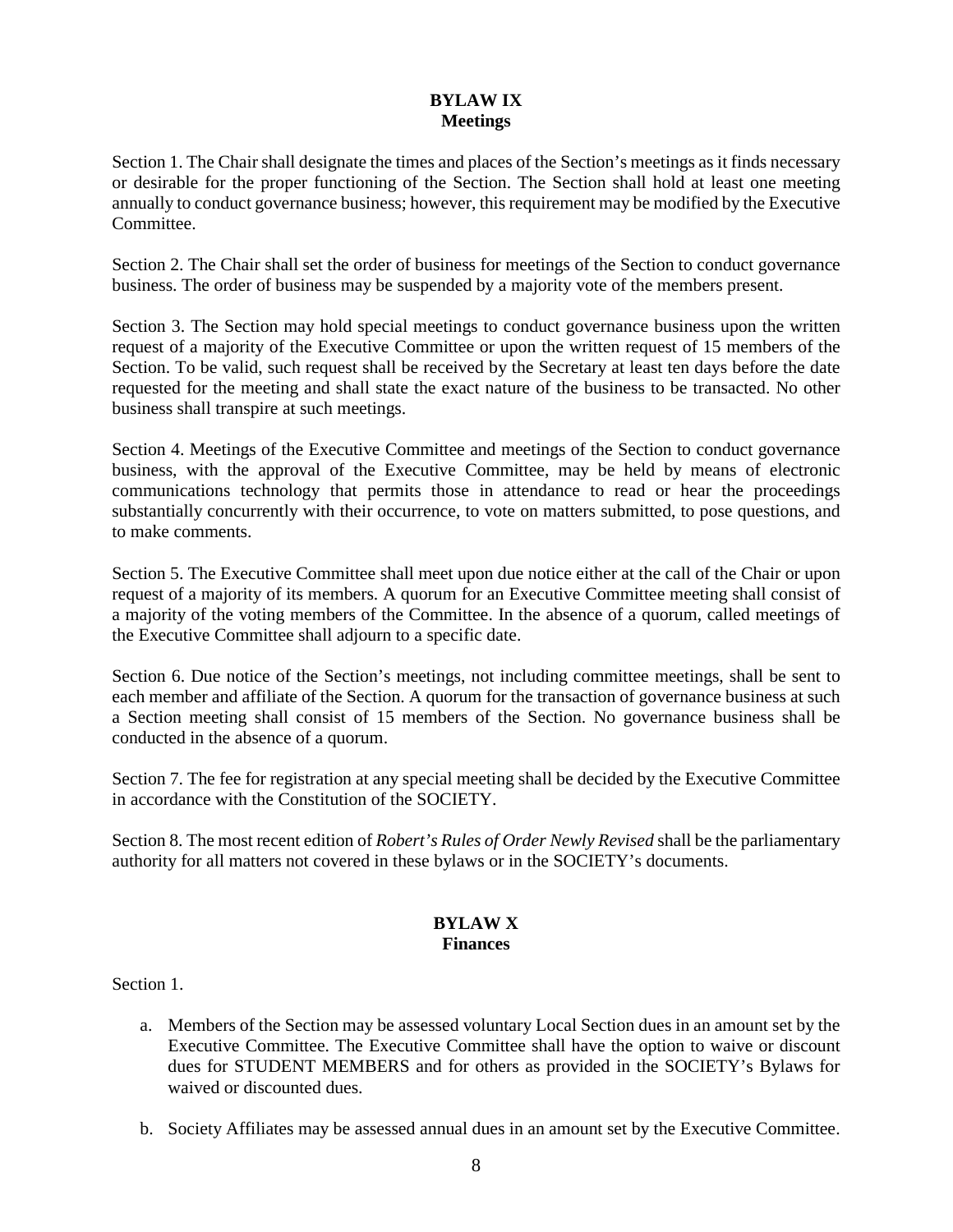c. The annual dues of Local Section Affiliates shall be determined by the Executive Committee in accordance with the Constitution and Bylaws of the SOCIETY, and as mentioned elsewhere in these bylaws.

Section 2. The Section may raise or collect funds to be expended for local purposes, and may have the entire management and control of such funds insofar as such management and control shall not conflict with any provision of these bylaws or with the Constitution or Bylaws of the SOCIETY.

Section 3. The Section may receive donations or bequests made to it, and may expend or invest the same on behalf of the Section. Such expenditures or investments shall be made by the Treasurer of the Section upon authorization by the Executive Committee.

Section 4. An annual audit of the books of the Treasurer and of any other transactions regarding the Section's funds shall be conducted by two or more disinterested members or individuals, appointed by the Executive Committee. The audit report shall be submitted to the Executive Committee by February 5.

Section 5. Permanent Trust Fund

- a. The Section shall maintain a Permanent Trust Fund, to which additions, specifically intended for this fund, may be made by contributions, bequests, unused income, and other sources. The principal funds together with all additions thereto shall be segregated from all other monies of the Section.
- b. The principal of this Fund or any portion thereof shall not be spent except upon a majority vote of the Executive Committee, written notice to the membership of a vote at the next monthly meeting, and a majority vote of the members present at said meeting.
- c. In the event funds regularly available to the Treasurer are inadequate to meet expenditures provided for in a regular or amended budget that has been approved by the Executive Committee and to maintain a working balance, the Trustees shall, upon request by the Chair, transfer to the Treasurer such funds as may be necessary, but not to exceed the net income of the Permanent Trust Fund for the two preceding fiscal years.
- d. If additional funds are required as described above, income from the preceding year shall be used first. If further funds are needed, unused income from the second preceding year may be used. Income from any fiscal year not transferred to the Treasurer under the provisions described above, within two years from the end of that fiscal year shall become a part of the principal of the Permanent Trust Fund.

## **Bylaw XI Awards**

The Morley Medal Award and the Heller Award are the official awards of the Section.

# **Bylaw XII Isotopics**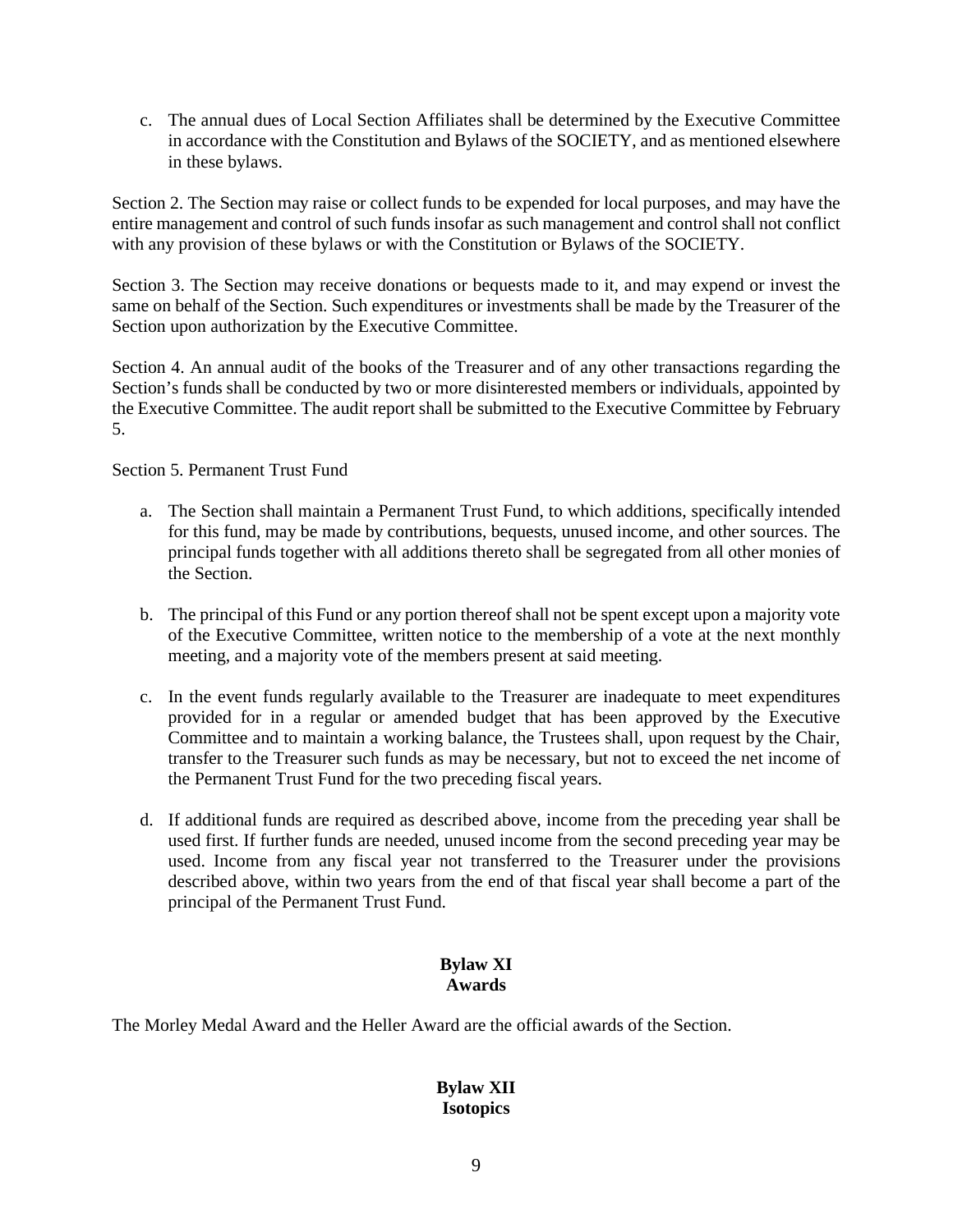Section l. *Isotopics* shall be the official newsletter of the Section. *Isotopics* may contain notices of meetings, other official communications and announcements, and such other material that the Editor shall deem proper.

Section 2. The Section Chair shall appoint an Editor who shall hold office for one year from January l until a successor shall be appointed and take office.

Section 3. *Isotopics* appointments may be made as appropriate by the Editor with the approval of the Chair.

Section 4. The Section Chair, Immediate Past Chair, and Secretary shall constitute the *Isotopics* Advisory Board.

Section 5. The Editor of *Isotopics* shall be responsible to the Executive Committee for editorial policy and content.

#### **BYLAW XIII Affiliation with Other Technical Organizations**

Section 1. The Section may affiliate with The Cleveland Technical Societies Council and with other technical organizations operating within the territory of the Section provided that such affiliation does not contravene the Charter, Constitution, Bylaws, or Regulations of the SOCIETY. Such affiliation must be approved by the Executive Committee of the Section, by confirmation by the Council Committee on Constitution and Bylaws, and in compliance with the specific requirements of the Bylaws of the SOCIETY.

Section 2. The affiliation with the technical organization shall become effective upon authorization by the Executive Committee of the Section, by the Council Committee on Local Section Activities, and by confirmation by the Council Committee on Constitution and Bylaws.

Section 3. The Executive Committee may terminate the affiliation with any technical organization by notifying, in writing, the governing body of the technical organization. The technical organization may terminate the affiliation upon written notice to the Section's Executive Committee. Affiliations shall terminate after five years unless reauthorized by the Executive Committee. The term of each subsequent reauthorization shall not exceed five years.

#### **BYLAW XIV Amendments**

Section 1. A petition to amend the bylaws may be initiated by the Executive Committee or by a petition signed by at least 15 members of the Section. If the proposed amendment is approved by the Executive Committee, if practical, it shall be submitted to the SOCIETY's Committee on Constitution and Bylaws for review.

Section 2. The Executive Committee will then incorporate all the required changes and either accept or reject any recommended changes that are suggested by the Committee on Constitution and Bylaws. The revised bylaws shall then be submitted to the Section members for adoption. This may be accomplished at a business meeting of the Section provided that a minimum of four weeks' prior notice is given to the Section members.